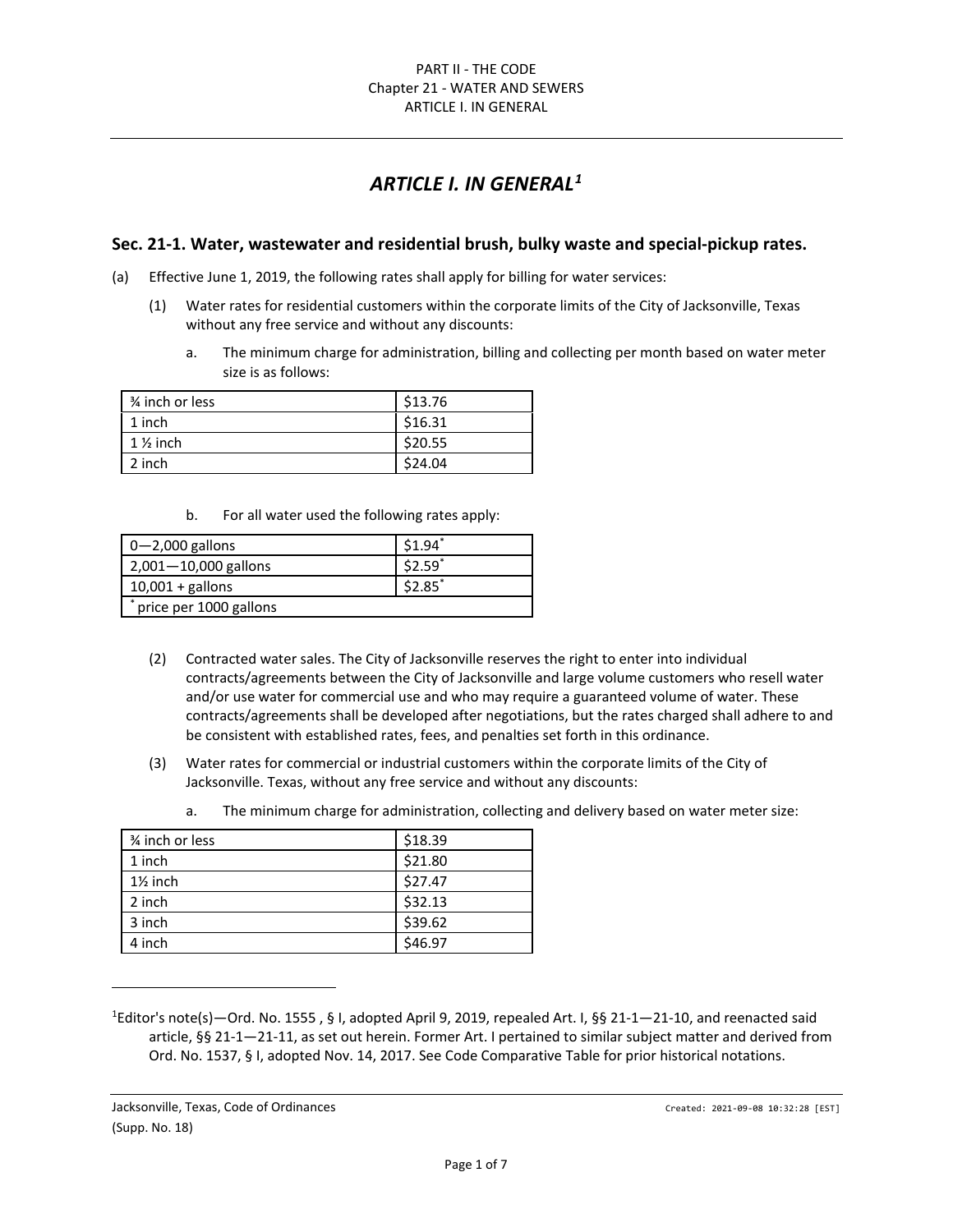| 6 inch  | \$59.18 |
|---------|---------|
| 8 inch  | \$70.17 |
| 10 inch | \$88.41 |

b. For all water used the following rates apply:

| $0 - 2,000$ gallons      | $$1.94$ <sup>*</sup> |
|--------------------------|----------------------|
| $2,001 - 10,000$ gallons | $$2.59$ *            |
| $10,001 +$ gallons       | $$2.85$ <sup>*</sup> |
| * price per 1000 gallons |                      |

- (4) Current water customers located outside the corporate limits, excluding rural water supply corporations, will be billed at one hundred fifty (150) per cent of the rates in subsection (a)(1) and (3) above. There will be no new water customers located outside the corporate limits, other than required by state or federal agencies.
- (5) Notwithstanding anything set forth above, after June 1, 2019, the following rates shall apply for billing for water services to rural water supply corporations:
	- a. The minimum for administration, collecting and delivery charge for rural water supply corporations is based on water meter size:

| 3⁄4 inch or less    | \$18.39 |
|---------------------|---------|
| 1 inch              | \$21.80 |
| $1\frac{1}{2}$ inch | \$27.47 |
| 2 inch              | \$32.13 |
| 3 inch              | \$39.62 |
| 4 inch              | \$46.97 |
| 6 inch              | \$59.18 |
| 8 inch              | \$70.17 |
| 10 inch             | \$88.41 |
|                     |         |

- b. For all water used by rural water supply corporations\$ 2.75 per thousand (1,000) gallons.
- c. Any meter over one (1) inch will be considered a commercial meter and charged in accordance with (a)(3)a. and b. above.

(Usage through more than one (1) water meter may be combined for billing purposes at customer's request.)

- (6) Notwithstanding anything set forth above, after June 1, 2019, the following rates shall apply for billing for water services to bulk customers:
	- a. For all water used\$8.55 per thousand (1,000) gallons.
- (b) Effective with June 1, 2019 billings, the following wastewater rates for monthly usage, based on water consumption, shall apply within the corporate limits of the City of Jacksonville, Texas:
	- (1) Residential rates- meters smaller than one (1) inch:
		- a. Base charge of fourteen dollars and six cents (\$14.06) per month per customer plus
		- b. A Volumetric Charge up to 10,000 gallons per month: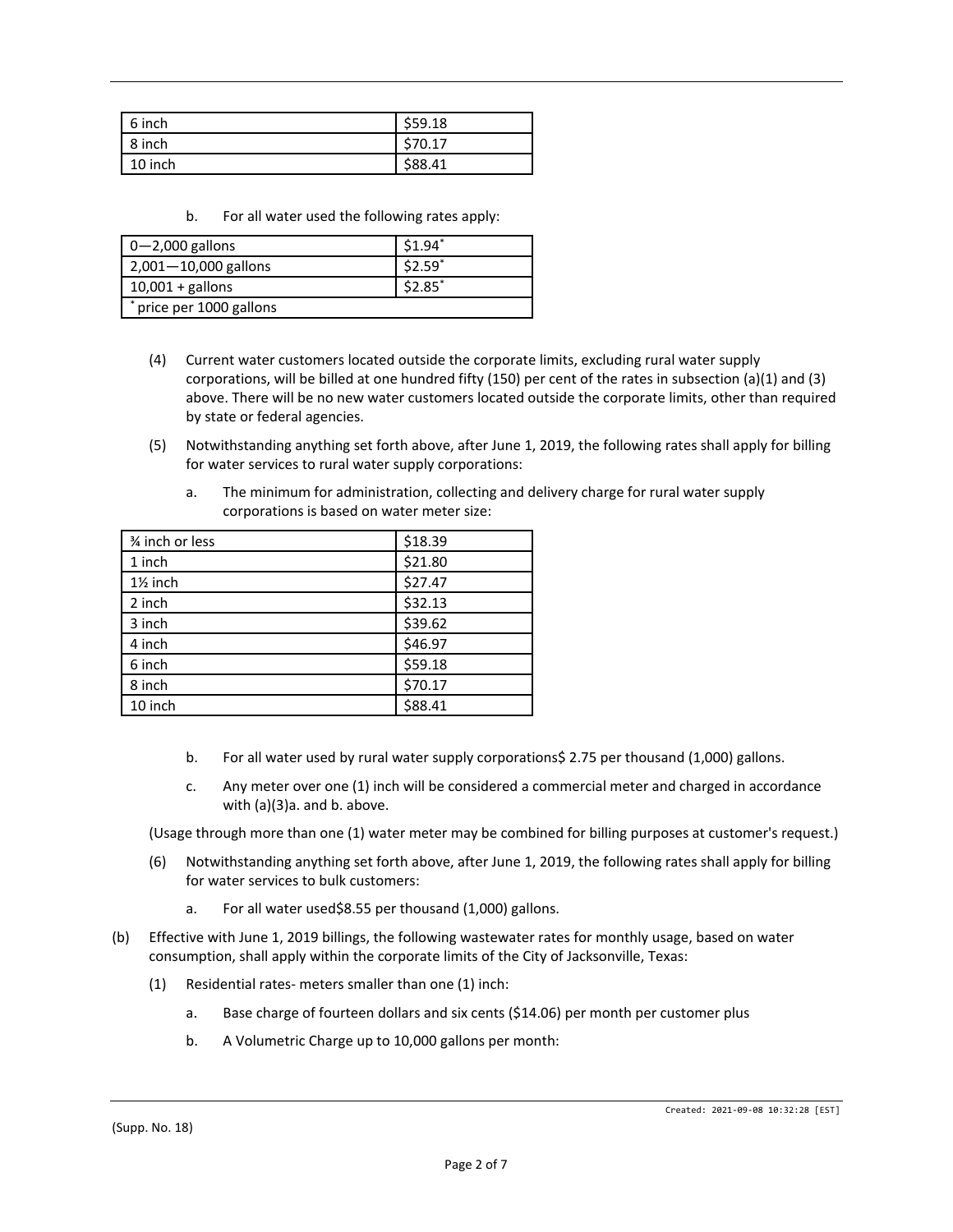| $0 - 2,000$       | \$2.89"      |
|-------------------|--------------|
| $2,001 - 10,000$  | ر $2.89^{*}$ |
| per 1,000 gallons |              |

All multiple family residences or apartments having four (4) or fewer units, which are served by one (1) water meter will be billed a fourteen dollars and six cents (\$14.06) minimum per month for each residential unit plus two dollars and eighty-nine cents (\$2.89) for each one thousand (1,000) gallons of water used. Not to exceed one hundred seventy-one dollars and seventy-four cents (\$171.74).

- (2) Commercial, industrial sewer customers and/or multiple family residences having more than four (4) units which are served by one (1) water meter- water meters larger than one (1) inch:
	- a. Base charge of fifteen dollars and fifty cents (\$15.50) per month per customer plus.
	- b. A Volumetric Charge:

| $0 - 2,000$       | \$2.89  |
|-------------------|---------|
| $2,001 - 300,000$ | \$2.89  |
| $300,001 +$       | \$2.89* |
| per 1,000 gallons |         |

(3) Current wastewater service outside the corporate limits shall be provided at one hundred fifty (150) per cent of the rates for wastewater service within the corporate limits of the City of Jacksonville, Texas, as set forth in subsection (b)(1) and (2) above. There will be no new wastewater services installed outside all the corporate limits.

(Ord. No. 1555 , § I, 4-9-19)

# **Sec. 21-2. Classification.**

All customers, whether inside or outside the corporate limits, shall be considered as commercial and/or industrial customers unless the premises are devoted to solely residential use to the exclusion of all other uses. Storage units are not considered residential use.

(Ord. No. 1555 , § I, 4-9-19)

# **Sec. 21-3. Due date; late payment penalty.**

Such rates and charges hereby fixed and prescribed shall be paid by the residential users of the water and wastewater system to the water collection department on or before the twentieth day after billing by 5:00 p.m., which date shall be the date that all such charges are due and payable. In the event that the user or customer does not pay the amount due in full by the twentieth day after billing, then it shall be the duty of the water collection department to add to such statement a late payment penalty of fifteen dollars (\$15.00), and then said statement shall be due and payable on or before the thirtieth day after billing and, if not paid by this day, shall be delinquent and is subject to disconnection. Accounts not paid in full by the 60th day after billing will be subject to an additional fifteen dollar (\$15.00) late payment penalty fee and disconnection. Accounts disconnected for nonpayment will require payment in full before service is reconnected.

Such rates and charges hereby fixed and prescribed shall be paid by the commercial users of the water and wastewater system to the water collection department on or before the twentieth day after billing by 5:00 p.m., which date shall be the date that all such charges are due and payable. In the event that the user or customer does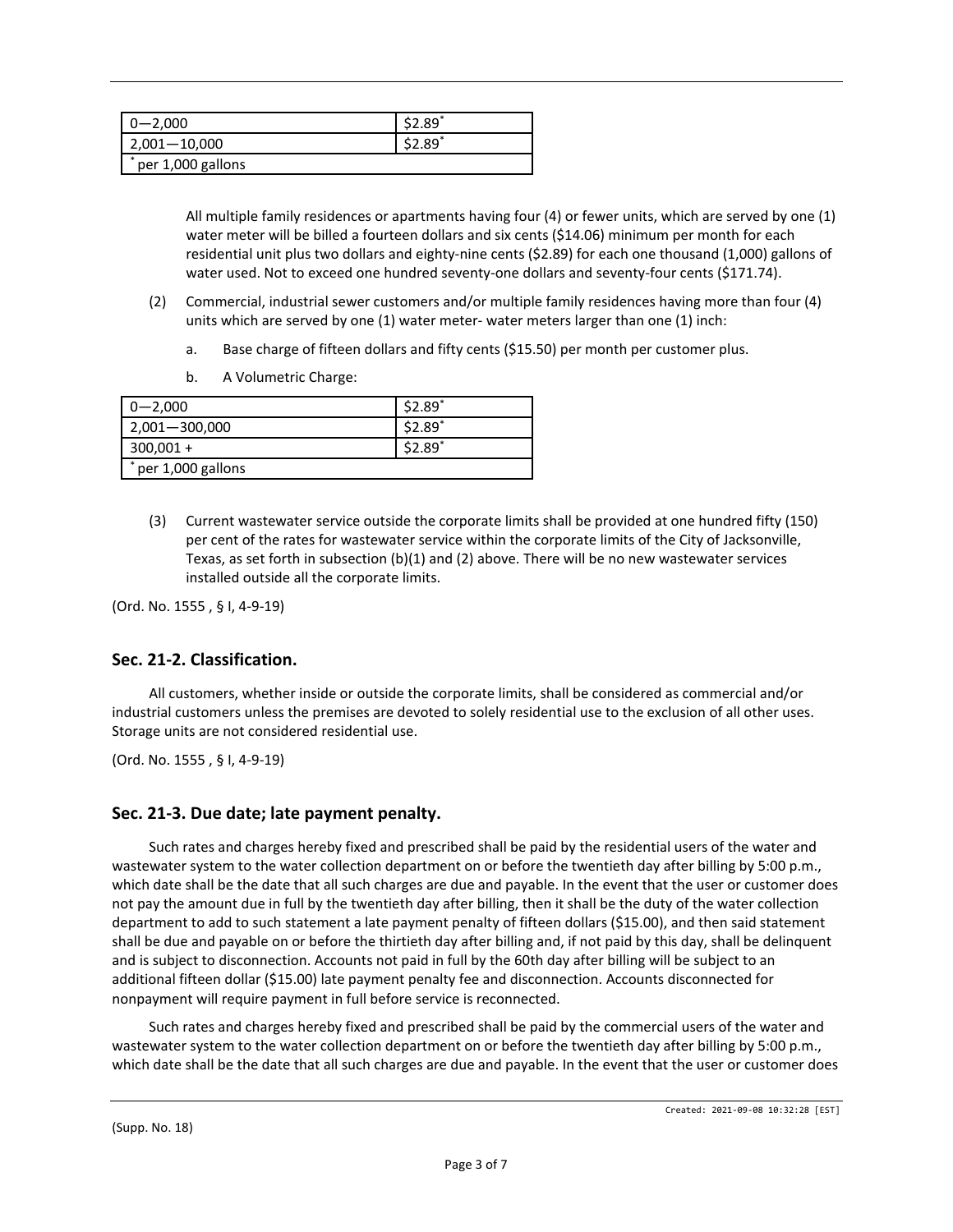not pay the amount due in full by the twentieth day after billing, then it shall be the duty of the water collection department to add to such statement the sum of ten (10) per cent of the outstanding balance, and then said statement shall be due and payable on or before the thirtieth day after billing and, if not paid by this day, shall be delinquent and is subject to disconnection. Accounts not paid in full by the 60th day after billing will be subject to an additional ten (10) per cent of the outstanding balance and disconnection. Accounts disconnected for nonpayment will require payment in full before service is reconnected.

(Ord. No. 1555 , § I, 4-9-19)

## **Sec. 21-4. Disconnection for delinquency; reconnection charge.**

In the event any user or customer of such water and/or wastewater system does not pay the applicable rates and charges, the city shall cause the disconnection of water and wastewater services to such user or customer.

(Ord. No. 1555 , § I, 4-9-19)

## **Sec. 21-5. No free service.**

No free service shall be allowed, nor shall any employee of the city be authorized to make exceptions to any payment schedule as outlined in this article. The city manager shall provide collection efforts for any outstanding balances for water and/or wastewater services.

(Ord. No. 1555 , § I, 4-9-19)

#### **Sec. 21-6. Fees incident to the sale of water.**

That after June 1, 2019, fees to be charged in connection with the sale and delivery of water by the City of Jacksonville, Texas, shall be as follows:

- (1) *Bad check collection fee.* Any check payable to the city in payment for utilities used by any person, firm or corporation which is returned to the city marked "insufficient funds" or returned for any reason shall incur a penalty for collection and failure to pay of thirty dollars (\$30.00) to be added to the bill then due for water and waste water service. A return check shall constitute nonpayment for service and shall result in the same action and conditions applicable in the case of any other unpaid utility account.
- (2) *Transfer fee.* The city shall impose a charge of fifty dollars (\$50.00) on any customer who transfers an account within the city from one location within the system to another location. Transfer is deemed to have taken place if a customer opens an account within fifteen (15) days of disconnecting an existing account. Application fee is not transferable.
- (3) *Water deposit fee.*
	- a. Deposits for residential water use shall be seventy-five dollars (\$75.00) per connection with a twenty-five dollar (\$25.00) application fee.
	- b. Deposits for commercial or any other type of water use shall be based on water meter size plus an application fee of twenty-five dollars (\$25.00) per connection.
	- c. Deposits will be refunded after twelve (12) months of on time payments by way of credit on account. No cash refunds for deposits will be issued unless account is closed in good standing before the twelve (12) months.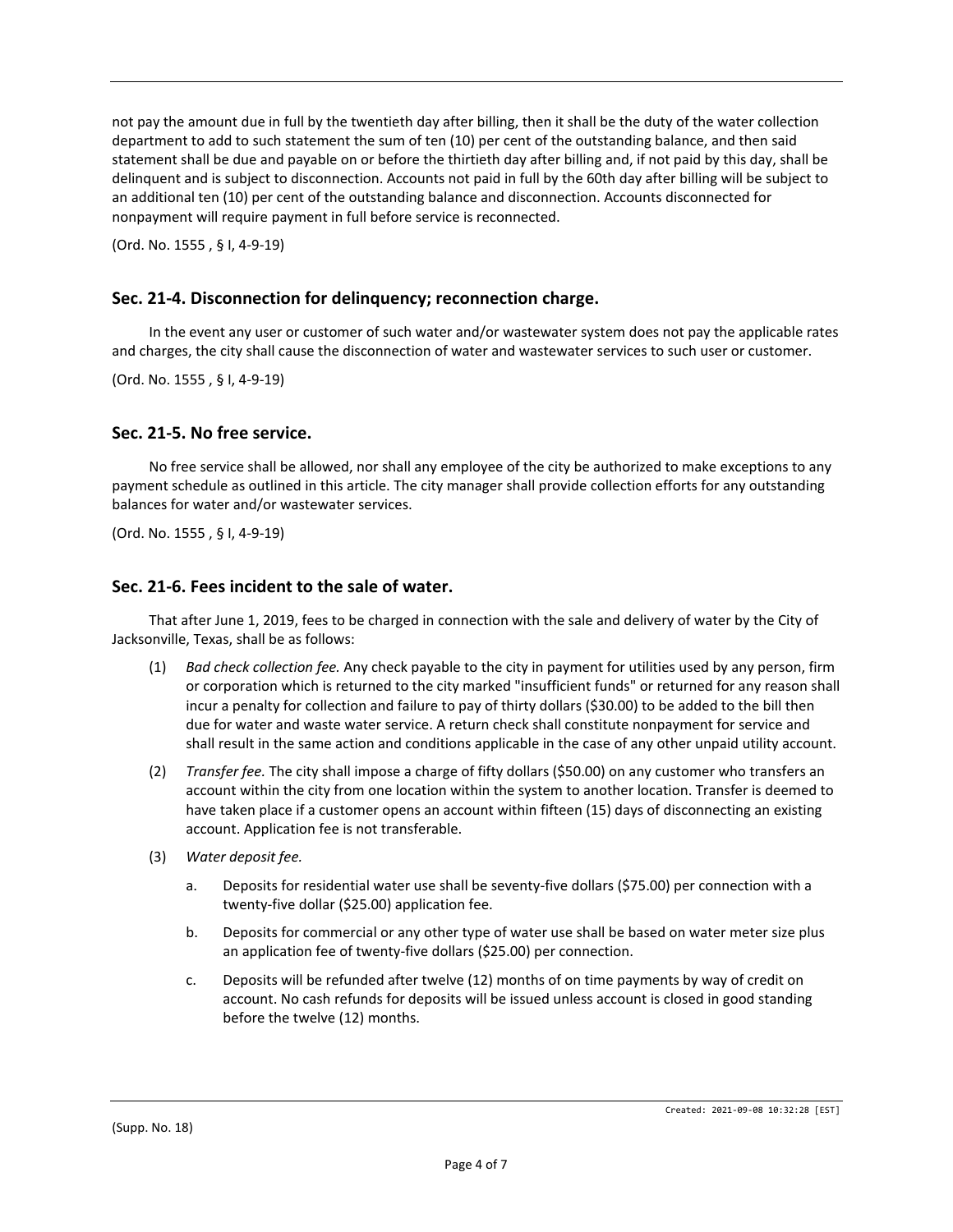- (4) *Additional residential water deposit.* If a customer's water account has been closed for nonpayment and has an uncollected balance, an additional three-hundred-dollar (\$300.00) deposit will be required (three-hundred dollars (\$300.00) total deposit) in order to open a new water account.
- (5) *Reconnect fees*. Failure to meet payment agreement or after sixty (60) days non-payment, water service will be disconnected.
	- a. A thirty-five dollar (\$35.00) nonrefundable reconnect fee shall be charged to any customer reconnecting to the water system during normal business hours.
	- b. A fifty dollar (\$50.00) nonrefundable reconnect fee shall be charged to any customer reconnecting to the water system after a delinquent account has been disconnected for nonpayment after normal business hours. No account will be turned on between the hours of 10:00 p.m. through 7 am.
	- c. All past due balances must be paid to continue water service.
- (6) *Meter tampering fee.* A five hundred-dollar (\$500.00) fee may be charged to any residential customer whose service has been tampered with in the following manner.
	- a. Broken meter housing;
	- b. Damaged or broken curb stop;
	- c. Communication port housing broken;
	- d. Meter lock removed;
	- e. Broken meter;
	- f. Stolen meter;
	- g. Unauthorized connection inserted;
	- h. Any unauthorized water usage.

Commercial customers shall be charged the cost of the meter for any of the damages listed above.

Customers that intentionally damage the communication housing located on the top of the meter box will be subject to a thirty dollar (\$30.00) charge for replacement.

Customers that intentionally damage the antenna housings will be charged two hundred dollar (\$200.00) fee for replacement of the components.

Customers who suffer accidental damage to meters can be charged replacement cost of the damaged parts plus labor costs.

(These fees must be paid prior to reconnection of service.)

(7) *Meter testing fees.* Customers may request a meter test if they feel that their readings are inaccurate. If the meter tests as accurate, the customers will pay all fees as listed below plus any labor or other associated fees. If the meter tests as inaccurate, the City of Jacksonville will bear the cost of testing and labor.

| 3⁄4 inch or less    | \$75.00  |
|---------------------|----------|
| 1 inch              | \$75.00  |
| $1\frac{1}{5}$ inch | \$75.00  |
| 2 inch              | \$550.00 |
| 3 inch              | \$550.00 |

If a customer wishes their meter to be tested the following fees apply: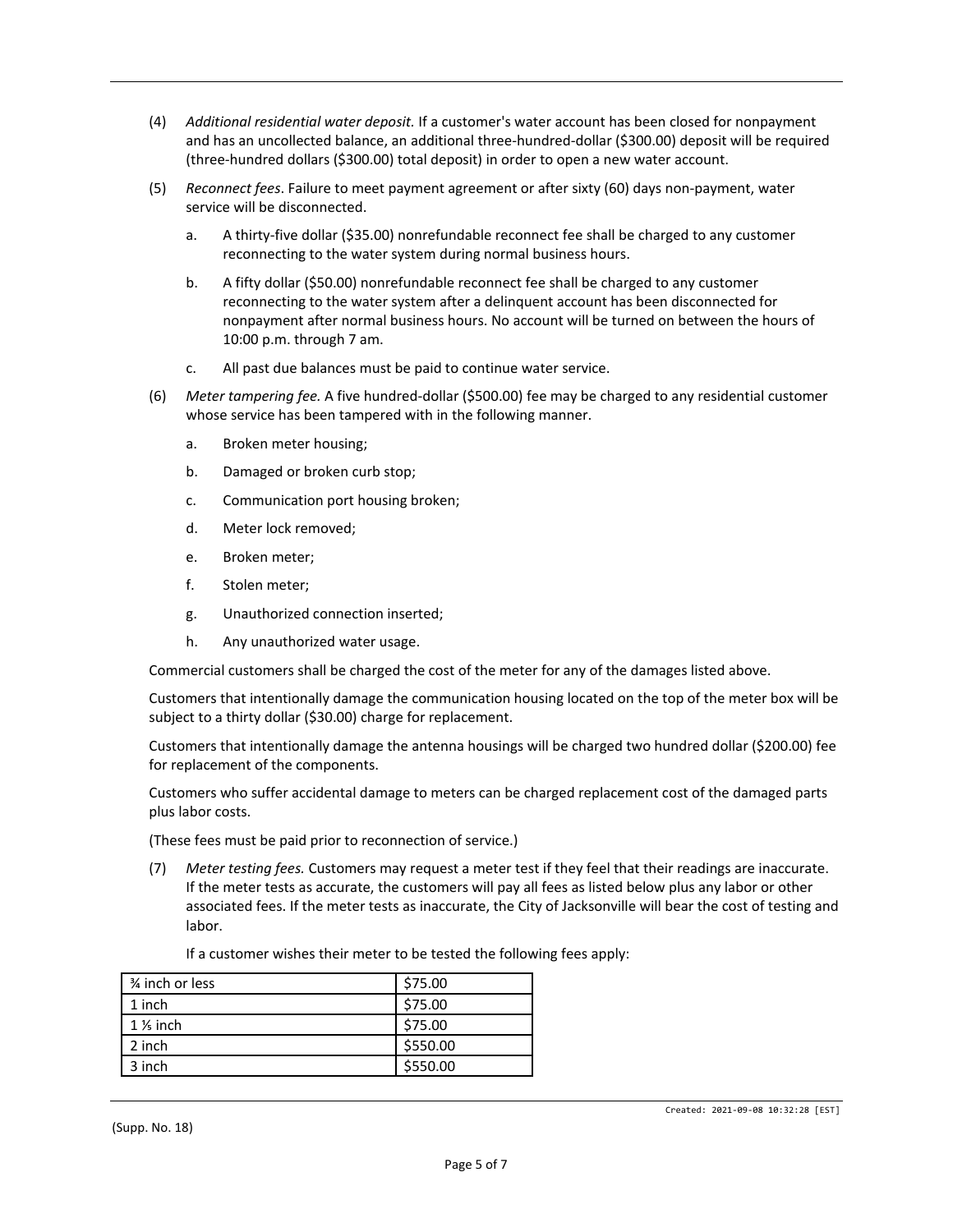| 4 inch  | \$550.00 |
|---------|----------|
| 6 inch  | \$550.00 |
| 8 inch  | \$750.00 |
| 10 inch | \$750.00 |

Nothing contained herein shall be construed to prevent the city from pursuing civil or criminal penalties against any person or parties tampering with, damaging and/or using without authorization, water service to the maximum allowed by state or local laws.

(Ord. No. 1555 , § I, 4-9-19)

# **Secs. 21-7, 21-8. Reserved.**

## **Sec. 21-9. City forces to make connections; establishing charge.**

- (a) No private persons shall be permitted to make any connections to city water or wastewater lines.
- (b) The city manager is authorized to establish rates at which city forces will make such connections, such rates to be based on actual costs. These rates are established as "Appendix A" of this section and may be amended at any time in the future by the adoption of new rates by the city council and denominating the same as "Appendix A," revised and dated and filed with the city secretary:

**APPENDIX A** SERVICE CHARGE EFFECTIVE JUNE 1, 2019

| Size                                         | Cost                            |
|----------------------------------------------|---------------------------------|
| $\frac{3}{4}$ "                              | \$250.00 <sup>*</sup> plus cost |
|                                              | of meter                        |
| 1"                                           | \$250.00 <sup>*</sup> plus cost |
|                                              | of meter                        |
| $1\frac{1}{2}$                               | \$250.00 <sup>*</sup> plus cost |
|                                              | of meter                        |
| 2"                                           | \$250.00 <sup>*</sup> plus cost |
|                                              | of meter                        |
| 3" and Greater                               | \$250.00 <sup>*</sup> plus cost |
|                                              | of meter                        |
| * Meter cost may increase on an annual basis |                                 |

(1) *Water Taps:*

(2) *Sewer Taps:*

| cize :        |                    |
|---------------|--------------------|
|               |                    |
| 6" or Greater | <b>Actual Cost</b> |

(Ord. No. 1555 , § I, 4-9-19)